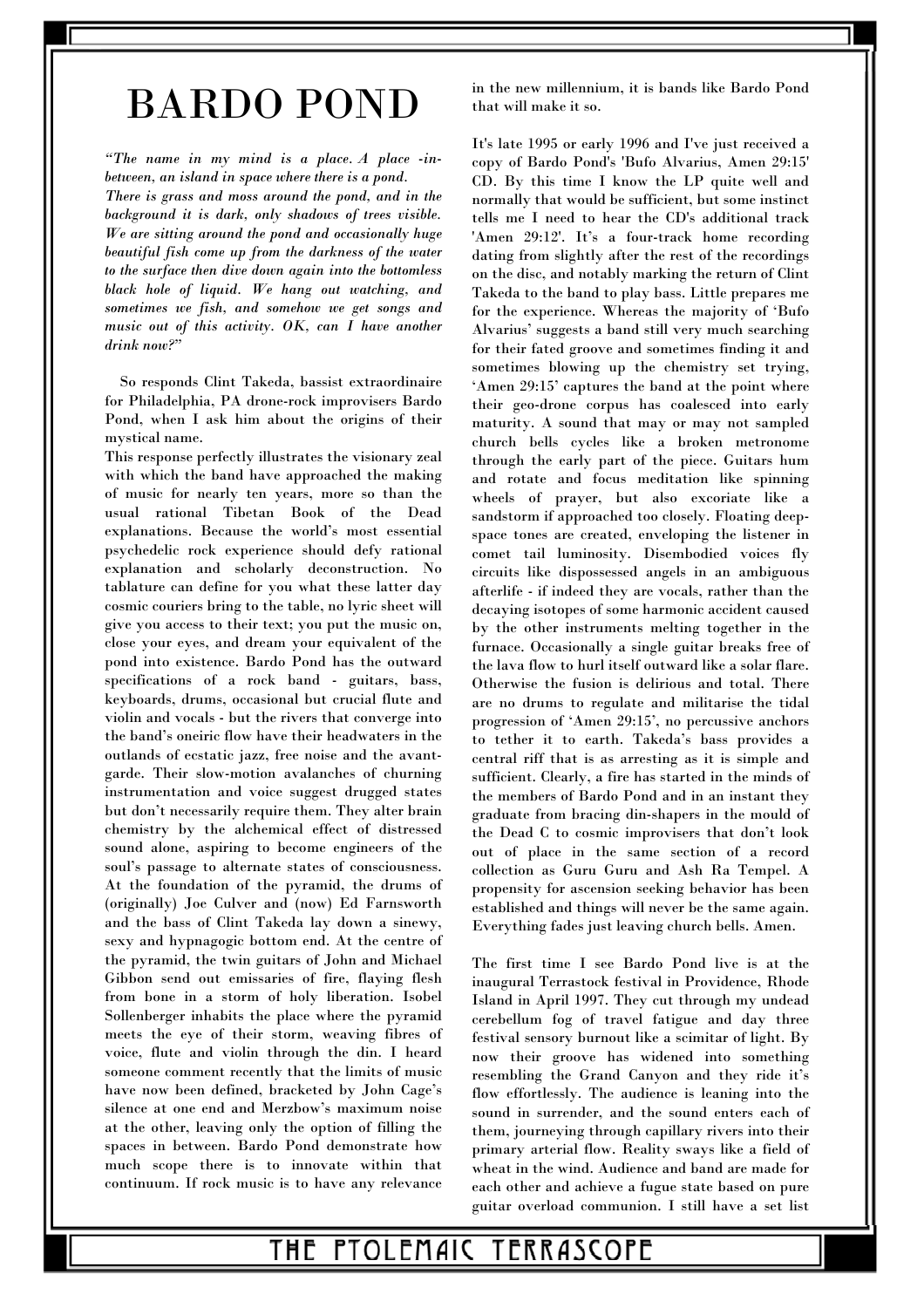from this performance folded up and shoved in my card file. It's a fault line in time, and an insight into the Bardo process. Reading it and I'm off down the rabbit hole and back there digging it. The first track listed is just called 'Feedback Tune' - it's new and lives up to it's name with crushing strata of drone stacked to the rafters. Undoubtedly it morphed and grew and entered the mix of their 1997 album 'Lapsed'. The much loved 'Affa' from the Terrascope's own 'Succour' compilation is fittingly next, crashing through the room like space junk coming home. Something unreadable follows, struck out and replaced by the now legendary 'Tommy Gun Angel' - unreleased at the time and eventually flagship track on 'Lapsed'. All I remember is a clambering out of the rubble of my skull after it. Then 'Yellow Turban', an old favourite from 'Amanita' dimming the lights with its wattage drain. A track called 'Chicken Gun' gets the chop, and the Pond conclude with a new one, called 'Roswell', which hasn't appeared on record to date, unless it changed shape and name. It's a forceful signoff, and we're officially abducted by it. The set list yellows and crumbles in my hand. Dust and angels again.

The second time I see Bardo Pond live is just after the Terrastock II festival, at The Bottom of the Hill club in San Francisco in April 1998. I don't remember what pieces they played, probably a mixture of material from 'Lapsed' and early versions of compositions that would appear in 1999 on the 'Set and Setting' album. It's a small venue, one hardly able to contain the sound of a band growing in power with each performance. They start playing and the walls seem to bulge out like a pressure vessel about to blow. Isobel's stage presence has grown exponentially, and energy funnels into her from the rest of the band like flux lines converging at one of Earth's magnetic poles. It's impossible to take your eyes off her as she spins around and rocks from side-to-side and teases her hair into a turban in some kind of oblivious trance. You can almost see the Jack O'Lantern witch fire coursing out of the ends of the Gibbons' guitars and forming a glowing cage around her. It's like being witness to a beautiful private moment, but at the same time it's strongly, albeit unconsciously, theatrical. Closing eyes to concentrate on the sound, it seems to pour out like concrete into the foundations of the world. Culver and Takeda are a slow-burning reactor core of a rhythm section tonight, and their anti-matter explodes on contact with the night to propel everything to new heights. The daisy-chain of effects pedals wielded by the Gibbons brothers drives a tormented stream of electrons into amps that are pushed beyond "11" to "Apotheosis" volume levels, but somehow the result is melodious and soul-centered, marked by an infinitude of internal harmonic intervals receding forever like reflections in a hall of mirrors. At the end of the day you could say that this is just rock music, but that's like saying Albert Ayler and Ornette Coleman just played a little jazz. There is a level of free expression being accessed and mined here that goes beyond the formal confines of genre, and through the practice of constant and obsessive improvisation together, Bardo Pond have worked out how to project their inner journeying out to the world. A praxis drawn in flux.

'Dilate' is an appropriate title for the fifth Bardo Pond album, continuing the "they're there if you want them" drug references of past album titles, but really acting as a wider metaphor for their consciousness-expanding musical aims. And dilate is what the band do on the new album, opening up the lens of their craft to frequencies at both ends of the spectrum. The album travels from dream-like acid folk to monstrously riff-laden psychedelic rock as it expands like a star's evolution into nova, but the tracks on 'Dilate' only ever take those styles as starting points for free exploration. Some of the most intensely blessed moments on 'Dilate' lie somewhere in between these opposites, like the opening track 'Two Planes', which joins a long list of memorable opening tracks on Pond albums. It's fundamentally a folk-rock piece, with a stellar chord progression adorned by melancholy violin wraiths and shimmering droplets of echoplex guitar. Layer-on-layer of guitar are deposited on top like silt as the track progresses before a return to the campfire ambience of the track's beginning. Silence is the code to 'Sunrise' as well, as several verses of Isobel's vocals leap out of the simple acoustic mix in a most alarming and unexpected fashion before the acoustic motif is turned into a flaming meteor of guitar abuse. This extremely confident start is built on as the album gets more intense. 'Inside' could be a FM radio hit if it wasn't for its 12 minute length. But, in Isobel's lucid words, this record is "Not for the faint of heart/For those who came/All this way/With the clouds in their eyes". 'Favorite Uncle' is another surprise - a Clint Takeda folk-song with vocals beamed in from Mars and a haunted Skip Spence feel. But the reasons that 'Dilate' is a masterpiece lie in the next three tracks. The astral-folk acoustic mantras 'Swig' and 'Despite the Roar', reveal that that the band has spent some productive time listening to the extraordinary work in this area being done by Japanese bands like Ghost and Floating Flower. The words 'Holy ghosts/Wrap you in their arms/Despite the roar', capture the vibe pretty well. 'lb' is the kind of disorienting landslide of sound that My Bloody Valentine might have got near if they had taken the totally wasted spirit of the extraordinary 'You Made Me Realise' and fused it with the density of Fushitsusha. Electrocution of the senses. It's their best album.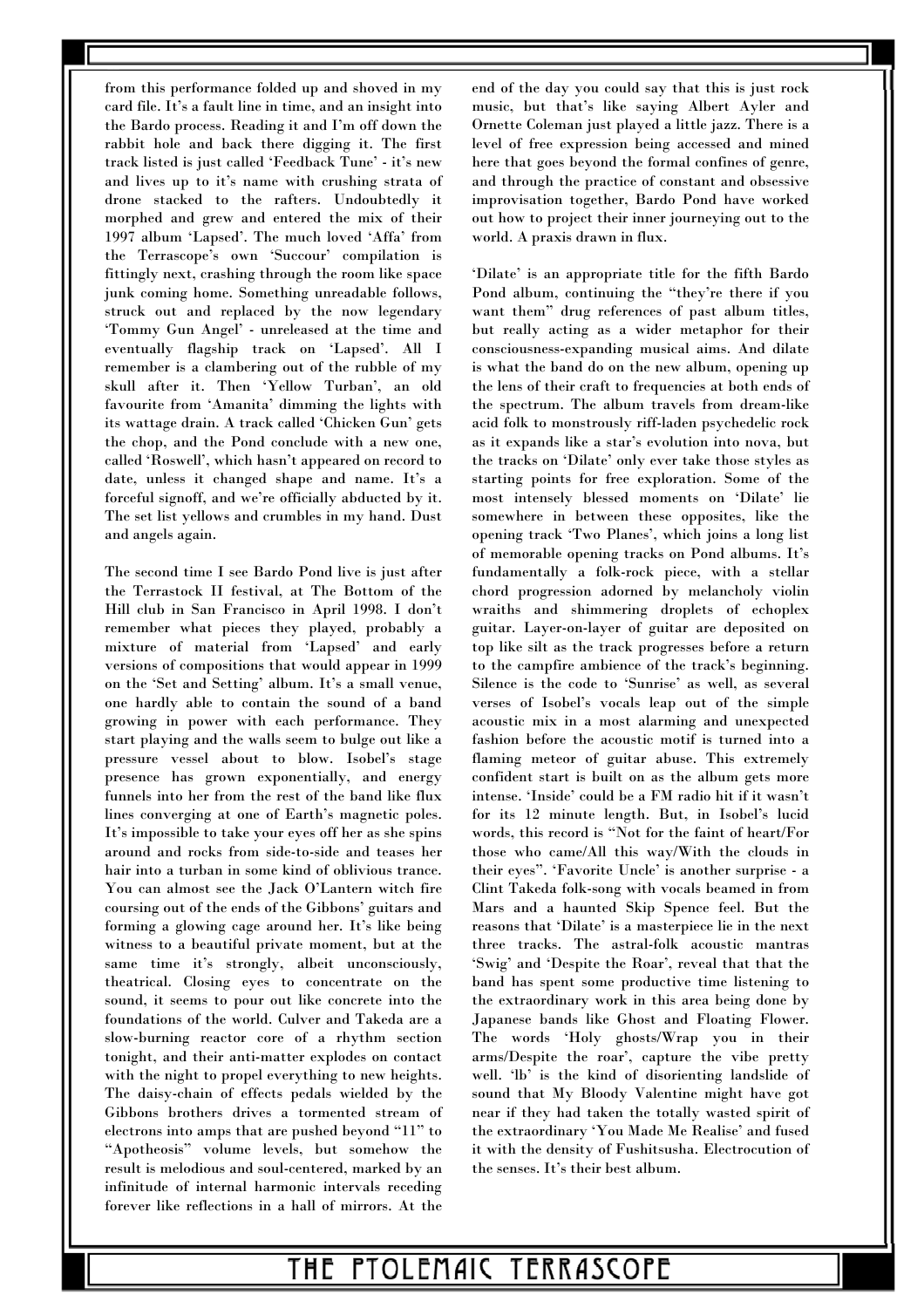We recently conducted the following chat with the band (primarily with Michael Gibbons but with crucial interjections by Clint, John and Isobel) to celebrate the release of 'Dilate' It is long-overdue. This is part one…

### **PT. How did the original members of the Bardo Pond know each other and what led to the decision to hook up and do something musically?**

MG. John and I have been making a racket since we were wee lads, although oddly enough neither of us took up an instrument until we were into our 20s. John initially got hooked on percussion, and one summer we got into radio manipulation and percussion experiments as well as some percussion and vocal things with our sister, Kelly. We didn't take it to seriously, but there were moments. I was also in art school at this time, and through some weird twist of fate became interested in free jazz (mostly Ornette Coleman and his electric band Primetime), No Wave stuff, Material and shit like that. I was working at a record store in California - Morning Glory Records in Isla Vista - and this dude walks up to the counter to buy a Lester Bowie record that I had wanted to snag but had neglected to. I told him he couldn't have it, it was mine. He laughed in my face. We got to talking, and this guy turned out to be the coolest guy I had ever met. His name was Clint Takeda.

Towards the end of my college career I found myself in Chicago living at my girlfriend's house with her family - very cool folks. By this time I was fully immersed in the free jazz, free music world. My girlfriend's brother had a lot of instruments – guitars and keyboards, which he knew a bit how to play and would try to teach me. I wouldn't have it. My heroes were Arto Lindsay and Fred Frith, and my aesthetic was pure freedom - from knowing how to play! The girlfriend's family had kicked me out by the time graduation came, so I moved back east, eventually to Philadelphia to hook up with my brother while he attended the PA Academy. Despite her family's disgust, I had fallen in love with this free music making thing and brought back the fever to my brother. I also spread the word to Clint in California, espousing the joy one could only experience via creating a racket with electric instruments, and the seeds were sewn. Clint eventually made it east to join up with his dinabsorbed friends (John and I) under the guise of going to graduate school. Once we purchased our FX boxes many nights of drunken distorted fun commenced.

John met a guy named Brian at art school. He would come over and hang out while we confused the air around us. Brian was a good guitar player and eventually, against his better judgment, joined us in our merriment. Once in a while he would try to show us how to tune, or what a chord progression was, and we would have to explain to him again and again the virtue of our endeavor, the purity we were striving for. Isobel Sollenberger was also attending the academy and around this time she came over. We had started being described as the band that never looked at each other and she was intrigued. A drummer, Bob Sentz (again the academy) also became interested. For the neighbors this was a bad thing. Then I was laid off and began collecting unemployment. Somehow Brian's ideas of "song structure" and "playing in key" started to make sense. I had a lot of time to think about them. I learned some fundamentals and it only became more fun. At first, John and Clint were shocked and disgusted by these nascent conservative leanings, but I presented an argument stating that it would be good to be able to play something more than one time and our purity was forever compromised.

Joe Culver joined on drums when Bob couldn't hang anymore. Joe now finds himself restrained from full Bardo submersion by family obligations, and Ed Farnsworth has ably joined on as full time drummer. Joe now finds himself adding Farfisa touches when we're lucky.

CT. OK, I'm pitching in my two cents just to try and keep Michael's wanton appetite for manipulating history in check. I am the war-whore of Jeremahtika's puddle and we need to praise the gilded pool cleaner of our strangely ale-colored pond. Anyway, yeah, all that stuff he said is pretty true. Yes, I did purchase a Lester Bowie and Phillip Wilson record titled "Duets" from Mike at Morning Glory, and let me tell you - never in my life has a cashier of any kind, at any kind of store, try so hard not to sell me something. After ripping the album from his hands and throwing my seven-or-so dollars at him, I fled the store, fully expecting him to pursue at full gallop. Well there was no chase so I realized that he wasn't that kind of kook, but maybe the right kind of kook - one I could hang out with and borrow a lot of records from. And so we've been friends ever since. He's one of the good ones.

IS. I remember one of the first times I went over to John and Mike's place. It was exciting to be able to paint all day long surrounded by people - the energy of it was intense. Playing music was a natural progression. We were primed to rock. I went over with another curious friend from school, and we played these handmade cow bells that someone had left behind in the metal shop and pretty much anything else we could get our hands on. It was complete noise communion.

JG. Some of my earliest memories are of Michael trying to get me to record something or other. Our parents got us a little tape recorder and he was taping everything; music, comedy bits, covert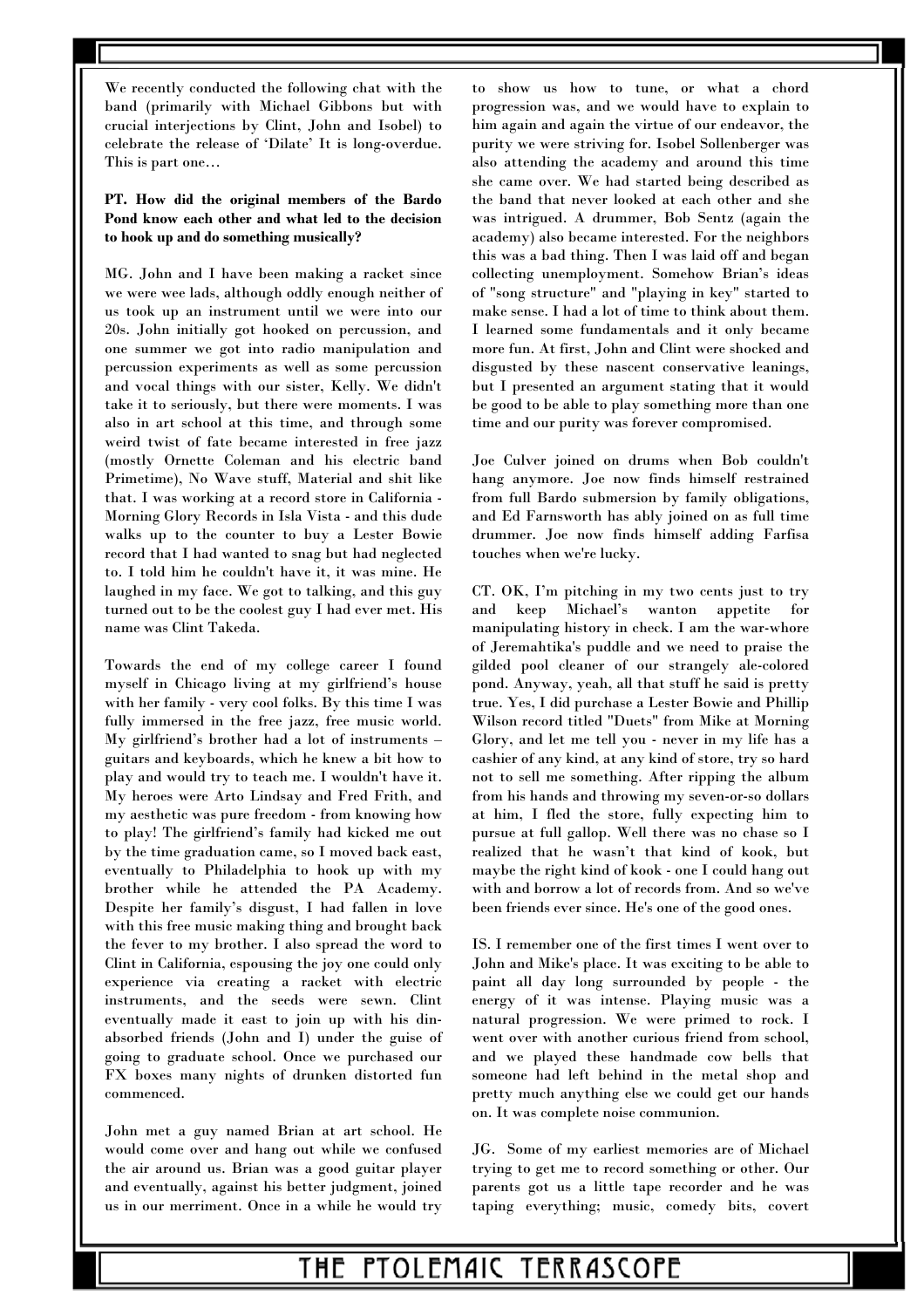operations, mixed tapes and so on. Our motto was "lets see what it sounds like", and it still is in a way. When I visited him in Chicago, he got me upstairs playing primitive guitar and the fever started catching. A friend of Isobel's, Elliot aka "the tree guy" gave me an acoustic guitar to play around with. Hours would go by as I pounded away in the fire escape at the Academy.

**Who came up with the name Bardo Pond, and what does it mean? Has the meaning changed now you've been around for a while?** 

MG. Bardo Pond was named at the end of 1991. We had been entirely a living room entity for about two years. John, Clint and I were the original perpetrators. We were the Switzle Twins for awhile – even though there were three of us. Clint had come up with the name long before. He had been reading the Book of the Dead and fell in love with the word "Bardo". The Bardo is the where a soul arrives upon it's corporal body dying. It is in the Bardo that it is determined where the soul will proceed. The factors determining this are how it negotiates the different stages and visions it encounters. These themselves having been created from the soul's prior life experience (there will be a test on this later). The soul will either ascend to Nirvana or return to another corporal existence. Clint decided this would be a fine place for a pond, especially for fishing. Over time the name has acquired entity status, and we try to carefully attend to it's needs.

JG. The Pond was Tuesdays and Fridays, a case of Yuengling Porter, hours of experimenting and listening, mysterious sounds coming from somewhere through us and around us and the Green Man and the sycamore trees. Nowadays, fortunately, its about the same.

**Prior to formation of Bardo Pond, and other than what we just covered, had any of the members done anything musically?** 

MG. John, Isobel, Clint and I are fine art majors and have had no other band experience. Isobel studied piano and flute when she was a kid. Ed has been in quite a few Philly bands (most notably to your readers being Emma, Brother JT, Vibrolux) for a bit, and Ashtabula. Joe was in a few bands in Seattle for awhile, Sad and Lonelies, Big Tube Squeezer and others.

CT. I Just listened to a lot of records and made mix tapes - that's my training. Actually I did play in a Japanese drum troupe for a little while, in the late 80's. I learned the eight count without having to count to eight in my head.

IS. I studied flute and piano but I never really had the discipline to do all those scales, that homework. I was the 12th chair in the school band, sitting in the back. I kind of gave it up until I started jamming with these guys.

**I'm interested in the parallels between the Bardo Pond's recordings and performances and free jazz. Arguably in the rock orbit, free music is most often associated with the unlearning or non-learning of instruments, whereas in the free jazz sphere, the launching point still seems to be from a position of instrumental virtuosity…** 

MG. Free music is about inventing sound. It's less about traditional formal facility or skill and more about sounds ability to connect with the human brain and body, regardless of how it was created. Free sound accesses a powerful playing and listening experience, if you're open to it. When I first became aware of these ideas, they blew my mind. Before this, music was an intimidating realm. Jamming was a mystical thing I could never know. All of the sudden anyone could try it. No wave was also an inspiration, it had close ties with free jazz and punk rock. Of course, this led to a couple of years of some horrendous racket, which some might say continues. But I think that there are more similarities between Free noise and free jazz than differences. Someone like Keiji Haino for instance - I mean that guy's a virtuoso, isn't he? I think that many of the free noise people are virtuosos, only their approach to their instrument is different than what one expects. Both practitioners take you to the same place - an ecstatic place, or peace.

CT. There's that jazz tradition definitely. I don't think there a similar tradition in rock, maybe because there isn't as long a lineage of that freeform style of playing. Someone can enter free rock as a player without having played their fingers or feet off for years and years, if that person has been listening, knows what sounds they want, and has the instrument to pump it out, whatever it is. It does seem necessary though, the time you spend working with that music, whether there's a tradition or not. I mean didn't Haino play with just two chairs and his voice in San Francisco once? How many years do you have to play before you have the nuts to play to an audience using just two chairs and your voice, or is that something that just happened because no one showed up with the Marshall stacks?

**Initially you seemed to have strong empathies with what the NZ free noise artists like Dead C were doing, with touches of the sonic anarchy of the Sun City Girls and some textural connections with Sonic Youth, but these influences seem to were rapidly transcended with the creation of a kind of more Kraut-influenced kosmische soul-blues (with strong**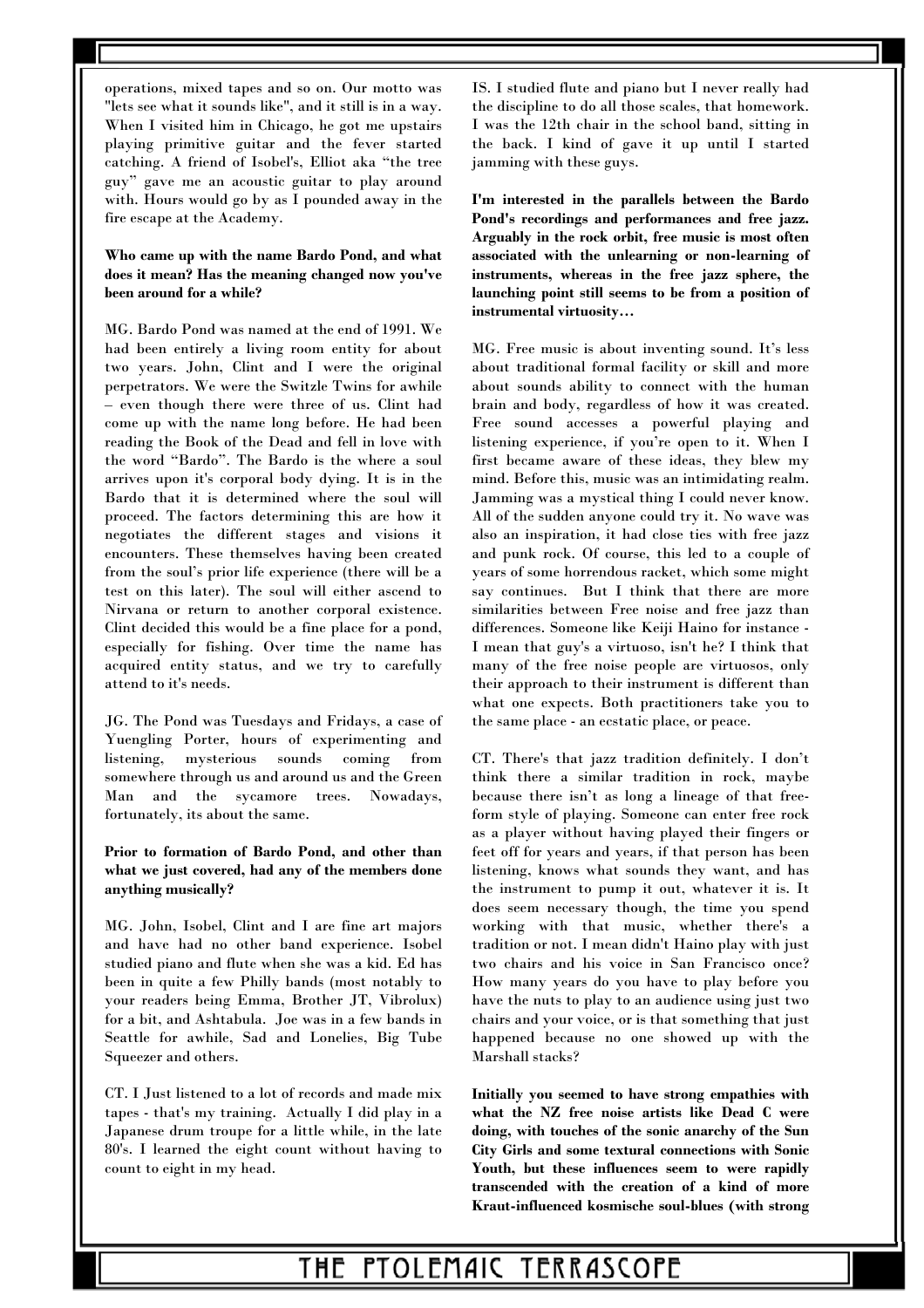### **improvisational leanings). Do you now see yourselves as closer to free-jazz and Guru Guru/Ash Ra Tempel, than bands like the Dead C?**

MG. Well, we love all the bands you have mentioned. Bardo Pond is a strange shape shifting entity, always changing it's parameters. We really never know what it will present us with. It's getting more interesting as we keep at it. The Dead C/Sonic Youth/Sun City Girls are so great because they can do so many different things. Early on, the Dead C seemed more song-oriented and made some of the best rock tunes I know. Recently they have eschewed this and opted to more heavily explore their glorious freedom. Man that new one, what a monster, such a great record. We focus our shit in a more song structured direction and I guess have always been compared to them. Really, the Dead C, is there any other band? We both share a love for feedback, as of course does Sonic Youth. Sonic Youth is also at heart a song-oriented unit, although they to seem to be evolving towards more free pastures lately. They were so beautiful at the All Tomorrow's Parties gig. I love the Sun City Girls and couldn't begin to understand them and their relation to us - they are amazing. And we listen the 70s German stuff so, it'd be hard not for it to come out! we also feel close to the Japanese scene. High Rise, Acid Mothers Temple, Incapacitants, Slapp Happy Humphrey…what a place.

CT. Yeah to all of that. I would only add Sabbath, 'Dark Magus' era Miles, Royal Trux, Spacemen 3, and that British noise rock axis of Skullflower, Total, Ramleh and Sunroof!, for all over the place good stuff that connect with us. Also, Fushitsusha, who I think at times can be the most dangerous power trio ever.

JG. Also some ethnic and folk music...we recently played a show with The Magic Carpathians Project from Poland - they play a kind of spaced out forest music with ethnic instruments, flutes, didgeridoo and tabla along with bass and guitar. I was really impressed with their combinations of sounds, beautiful music and people.

### **You had some cassettes and singles before the first album 'Bufo Alvarius'. Can you tell me what those early recording sessions were like?**

MG. Ironically, at the time of our first recordings we were experiencing a bit of a shake up in the group. Clint moved to New York upon receiving his degree, so the band was evolving into a group without him. We hardly practiced as a band. I had taken up guitar in his absence at practices. When Clint finally split from us, it happened we had gotten some studio time booked at this small studio. We decided to record our new tunes without him. The recording session was traumatic for all involved. We were in way over our heads. We had some real shit little amps and guitars at this time, but some serious pedals. The recording guys thought we were nuts - they were right. The funniest moments were when I asked to have the guitars sound more "monster", and he informed me "we don't have any monster guitar sound". When we were finished the same guy said that we had to do it again, re-record everything because "it sounded like a weird live recording of a band with...weird stuff going on". I told him that was exactly what we wanted, and he said "no - that is exactly what you don't want" and that it was "self indulgent shit". Well, Bob and Isobel, who was much more involved in the band by this time, thought John and I were wrong, and that we gave the recording engineers an unnecessarily hard time. Bob quit, stating a desire to pursue his painting, and Isobel was this close...and then Compulsiv liked it and decided to release some of it as our first 7 inch, "Die Easy/Apple Eye". Isobel was persuaded to remain in and we found Joe because he was the only guy to respond to our ad in the music store. Luckily we had included Half Japanese on the list of bands we liked…

### **How was your in-studio discomfort overcome so that the material on 'Bufo Alvarius' could actually be successful recorded?**

MG. By this time, our method of working was to discover themes through improvisation, remember them, then practice them. Sometimes the tune mutates further, yet still retains the basic shape of it's original conception. Many tunes have built in to them exploratory areas, so I guess you're right, they are always changing. A recording captures a snap shot of them growing. Sometimes the picture changes afterwards, other times it remains as it was captured. Not often, though.

### **How did the arrangement with Darren Mock and Drunken Fish come about?**

MG. I sent a cassette to Your Flesh magazine. Peter Davis gave it to Mike Trouchon for possible review, which he did. That was great, he really dug it. I sent a letter to Mike through the zine and we hooked up. He knew Darren and suggested we send him a tape, so we did. Darren really dug it too! We were so freaked, so happy. We also gave a tape to the Khyber Pass here in Philadelphia, and were getting some shows. It was a fun time!

### **Listening back to 'Bufo Alvarius' now, how do you feel about it?**

MG. It may still be a favorite for me We were so psyched to be doing it, and the tunes were and still are so much fun to play. I feel it was a solid view of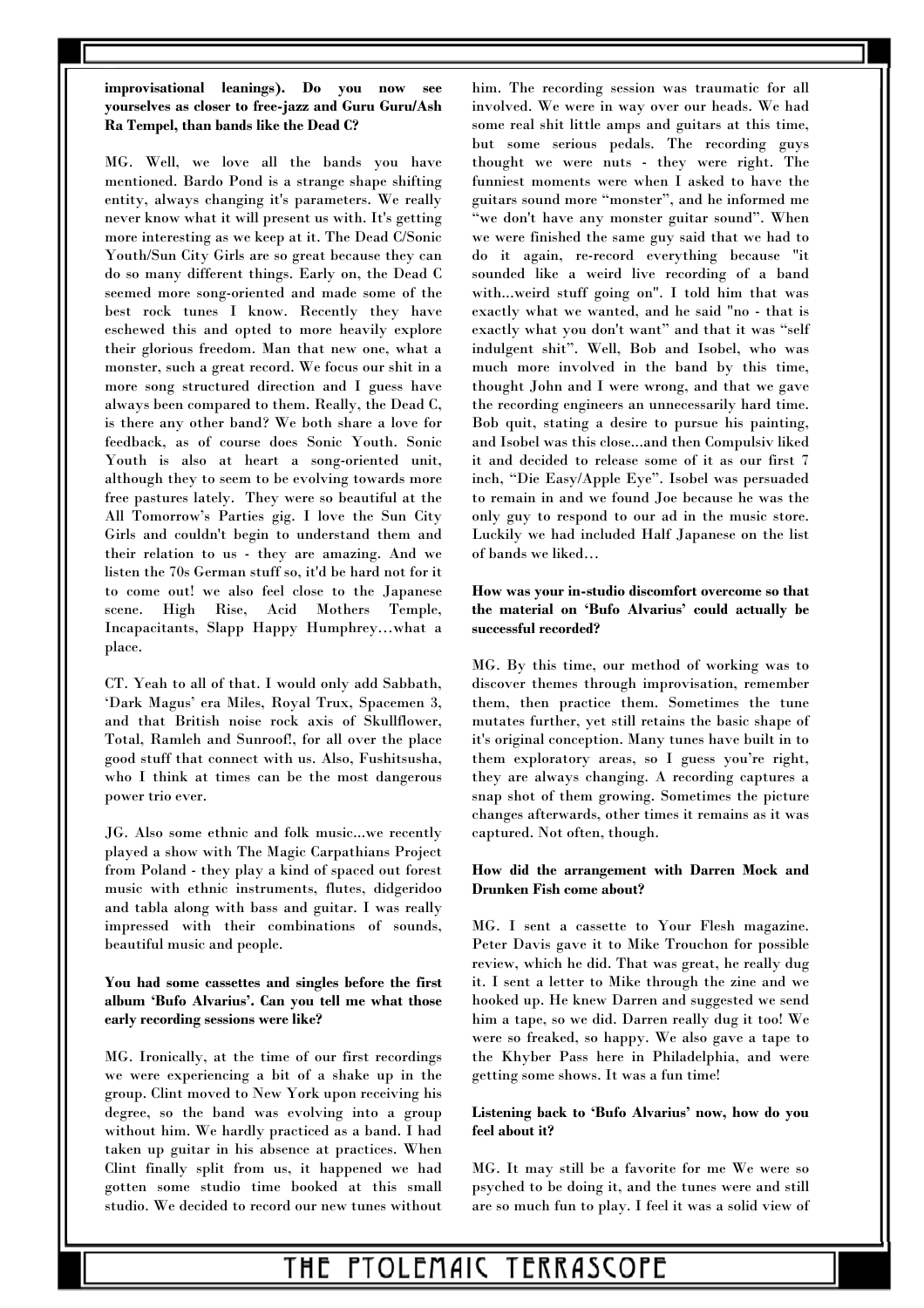what we were up to, and we had a great producer/engineer recording us in Art Difuria, known, I'm sure, to your readers as front-man for the great Photon Band. He was so cool with us. We were real rookies and he cut us a lot of slack. Those eagles, eh art?

JG. It was a great time for us. The timing was just right for those songs, and we were really grooving with Joe having been with us for awhile. We were all developing and he definitely took us to another level.

**You mentioned getting shows at the Khyber Pass on the strength of early cassette stuff. What were these early shows like, and what kind of reaction did you get from the audience?** 

MG. We were getting opening slots. Mainly we played for our friends at the early Khyber shows. We were pretty green! When we got shows that had "strangers" in attendance, the room would usually clear a bit, but anyone who remained usually committed to us. It's still pretty much the same. As time went on our gigs got stronger. With Joe Culver in the line up shit took off fast and our gigs were getting intense. We were jamming a lot, and one show we had with Steel Pole Bathtub was really good. The crowd freaked on a version of 'Amen'. That version wound up on 'No Saki Saki', our third cassette release. That cassette got us really going out of town - that's the one I sent to Your Flesh and Drunken Fish.

**The CD of 'Bufo Alvarius' had 'Amen 29:15" appended to the LP material, and that tracks seems to really show the evolution of Bardo Pond around this time. If I recall correctly, this marked the recorded debut of Clint on the Pond stuff. What do you think Clint brought on his return to the band?** 

MG. Clint wound up in Seattle and we kept in touch. I'd give him updates on our recording projects. We did a Drunken Fish single 'Trip Fuck/Hummingbird Mountain' and another Compulsiv single 'Dragonfly/Blues Tune' and then Drunken Fish wanted to do the first LP. I guess about a year went by and things were chugging along for us. The vinyl version came out, and then Clint started to want back in and before we knew it he moved back to Philly. I wasn't going back to the bass so he grabbed it. The CD version was about to come out and Drunken Fish asked us to put an extra track on it. We recorded 'Amen 29:15' at this time. That song was a perfect vehicle to reintroduce Clint to our sound. We had to simplify our whole situation because he didn't know any of the material and was new to the bass. It was hard but great fun, and definitely changed our course for a bit. On the plus side were the long workouts with Clint and Joe holding the bottom and the rest of us going off. Those are always fun, and you can hear an example of this as the 'Harmony' tune.

JG. We really connected on that one. We all felt something powerful happened on 'Amen 29:15'. The depth of the full pond was revealed to us sonically. We could go places with Clint - strange and beautiful other places.

**I think it was shortly after 'Bufo Alvarius' that 'Big Laughing Jym' was released. Was this one picking up some unreleased stuff from the same time as 'BA'?** 

MG. Yeah, it was that plus a tune from the fourtrack library – 'Dispersion'.

**The leap from Drunken Fish to Matador seemed a fairly crucial one. How did you come to the attention of Matador, and how was the deal set up? Was there any reluctance to sign to such a (relatively) large label?** 

MG. Matador had been in contact with us from pretty early on. They called to ask us to play a show in NYC after the first two 7" singles came out. It was at CBGBs which was wild. It was actually a Homestead Records gig. We met Steve Joerg there, who does Aum Fidelity now - a great contemporary free jazz label. So we had some idea that something might be happening at some point. We new that the big-shots there liked us a bit, which was great. We were having a great time with Drunken Fish, so it was a difficult decision to make when Matador formally asked us about signing. Luckily we have been able to remain associated with Drunken Fish, as Hash Jar Tempo. Bardo Pond owes much to the Drunken Fish and Compulsiv labels.

Matador is the perfect label for us because although they are a bit larger than most independent labels, they retain a small label's approach towards artist relationships. We have total control of our output. They are just real supportive and everyone there is really cool. They have a real love for the stuff they champion. We had no reluctance about signing with them, except for the bits about first born male children, but they later told us that was all a misunderstanding!

**1996 saw the release of 'Amanita', which was a ground-breaking release at the time for the band. How was it different to record to previous stuff, or was it pretty much done the same way?** 

MG. We had more funds to work with, which opened us up in the studio. We really got to experiment on 'Amanita'. We were working with a guy here in Philadelphia named Jason Cox, who is incredible. We also worked with him on 'Lapsed'.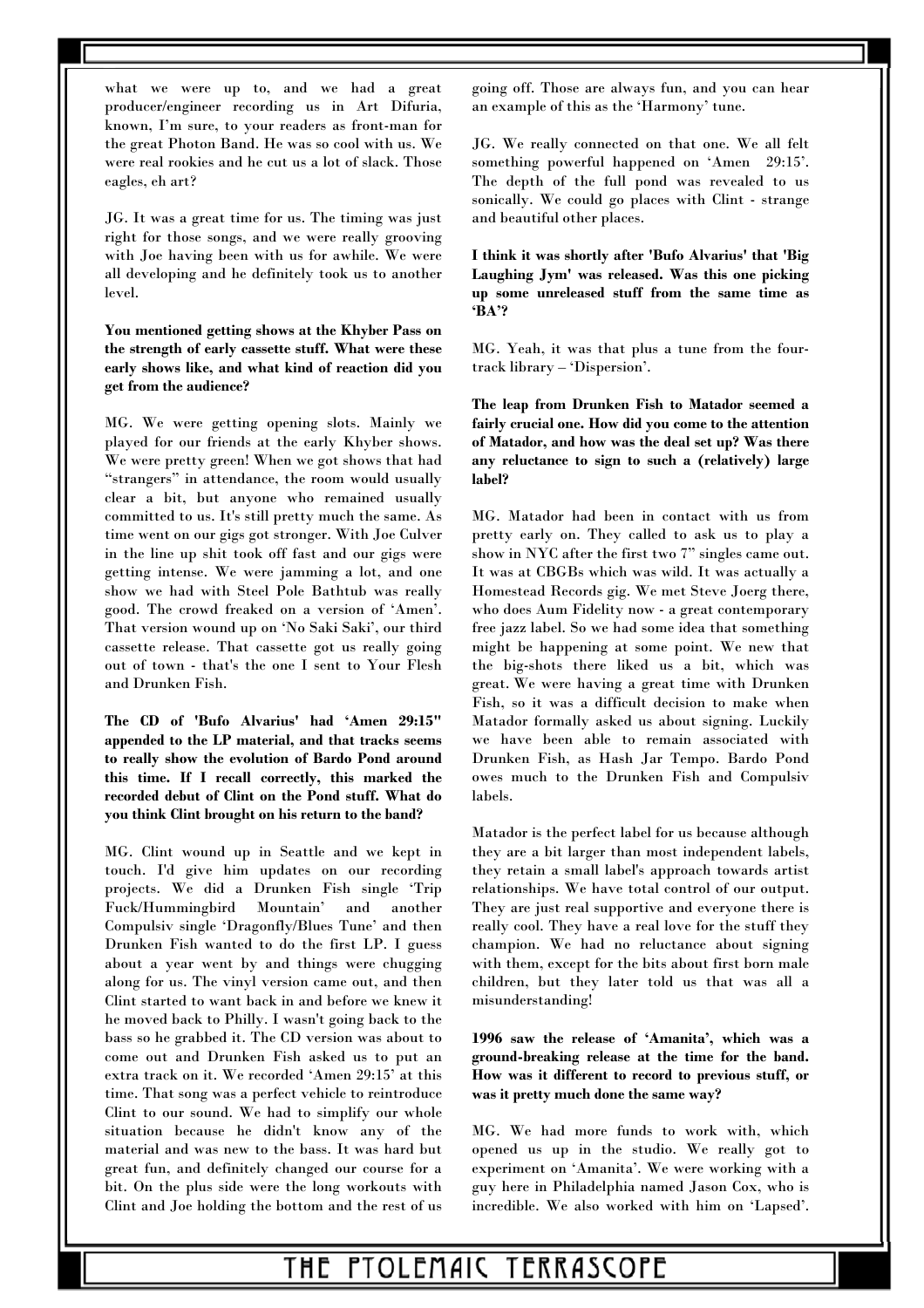We had a lot of material and we practiced like crazy before we went in, so the band was really tight. It was a lot of fun spending time in Studio Red, they had tons of great gear as well as a piano, and we checked it all out.

**Compared to all your other releases, except perhaps for the new one, there is a lot of space and transparency to the sound on 'Amanita'. 'Rumination', 'Be a Fish', 'Yellow Turban', and 'RM' are really tracks you can swim around in. What were you trying to achieve specifically with the sonics of this release?** 

MG. We were working on our sound intensely at this point. Every aspect of it that we could push we did. That is pretty much our credo - push it, push it again. If we walk away feeling like we did that, we're good to go. It's not a conscious thing, more like following a group intuition with us, as far as what we are up to at a given point. That material was formed that way at that time, so that is how it went down.

**'Rumination' really established a great modus operandi, with Clint holding the central melody on bass so that Michael and John could howl their shit on top. What in particular influenced this approach?** 

MG. 'Rumination' was a riff I came up with that was really worked on and actually constructed as a song. Same with 'Tantric Porno' or most the record except for 'The High Frequency' and 'RM'. I can't think of anything that was influencing us, it just became what it is. Well maybe a little Crazy Horse action...

**Does it bother you that many people still rate this as your finest moment, or are you just happy to have left an impression, whenever and however?** 

Is this how you feel?

#### **Equal par with the new one 'Dilate' for me I guess…**

MG. Actually 'Lapsed' is sited at least as often. We just do what we do, what people think about the records isn't what keeps us going, it's playing. Not to say that hearing praise isn't fantastic, it's just that everyone likes what they like, you really can't gauge anything from it. We're happy with a strong reaction in general, whatever's being expressed.

**Is Isobel really singing "I want to smell like a fish" on 'Be a Fish'?** 

MG. Yup. I believe it's "I'd like to..."

IS. Yes. That was an off the cuff chant thing that I came up with early on in the song's creation. "Be a Fish' went through a lot of incarnations and I had always drenched the vocals in delay. It never occurred to me that it would end up sounding so different on the record. When we mixed it, the guitars were drastically reduced on the verses, and there was only tad of reverb on the vocals so that my lyrics were naked and lay revealed. Jason Cox had a lot to do with how this song particularly came out. He had a great feel for this one and the rest of that album. 'Be a Fish' is our most requested song. It's about being in a joyful place, at peace with yourself and the world and digging on simple things, the sun and the air. That doesn't happen all the time, when it does it feels like I'm moving through water.

**Around the time of "Amanita" you hooked up with Roy Montgomery, and that led to the Hash Jar Tempo project and the "Well-Oiled" CD on Drunken Fish. How did that all traspire?** 

MG. It began with Mike Trouchon. He became friends with Roy and turned him onto us. At one of our first shows in NYC, a gig at The Cooler, Roy came up and introduced himself. I think it was towards the end of his stay in NYC. It was great meeting him. Dadamah was such a great band, and that was mainly what we knew him from back then. It was a few months later that we got together for the Well-oiled' session. That was quite a weekend! Roy was hooked up with Drunken Fish at this point and he blew into town with some Drunken Fish big shots. The occasion was our CD release party for 'Bufo Alvarius', which was at the mighty Firenze Tavern here in Philly.

**With the HJT stuff, was there much pre-planning, or did you all just basically plug in and capture the moment in an even more "snapshot" way than the Bardo Stuff?** 

MG. Roy came up and jammed with us at the gig. That was the first time we ever jammed. Later that weekend we all wandered into the studio. Roy took out his guitar and started playing a bit, and it sounded good, so we each naturally grabbed our respective instruments and joined in. It was incredible. One of us would start going on something, and then each of us would join in. Listening to the tapes is wild, hearing the process in action. There will be a few moments of really untogether stuff that'll coalesce in a few seconds into something that sounds like a rehearsed tune. That quality is really strong with the Hash Jar Tempo stuff. It is heard as played - total improvisation. It's a kind of instant song creation the tunes are complete in their arrangement upon conception, kind of reptilian. It's a weird thing. He has a style of playing like our old friend Brian had, so it was real comfortable from the start. There is a wild conjuring going on. I don't know if we thought it was any good after we finished. You never know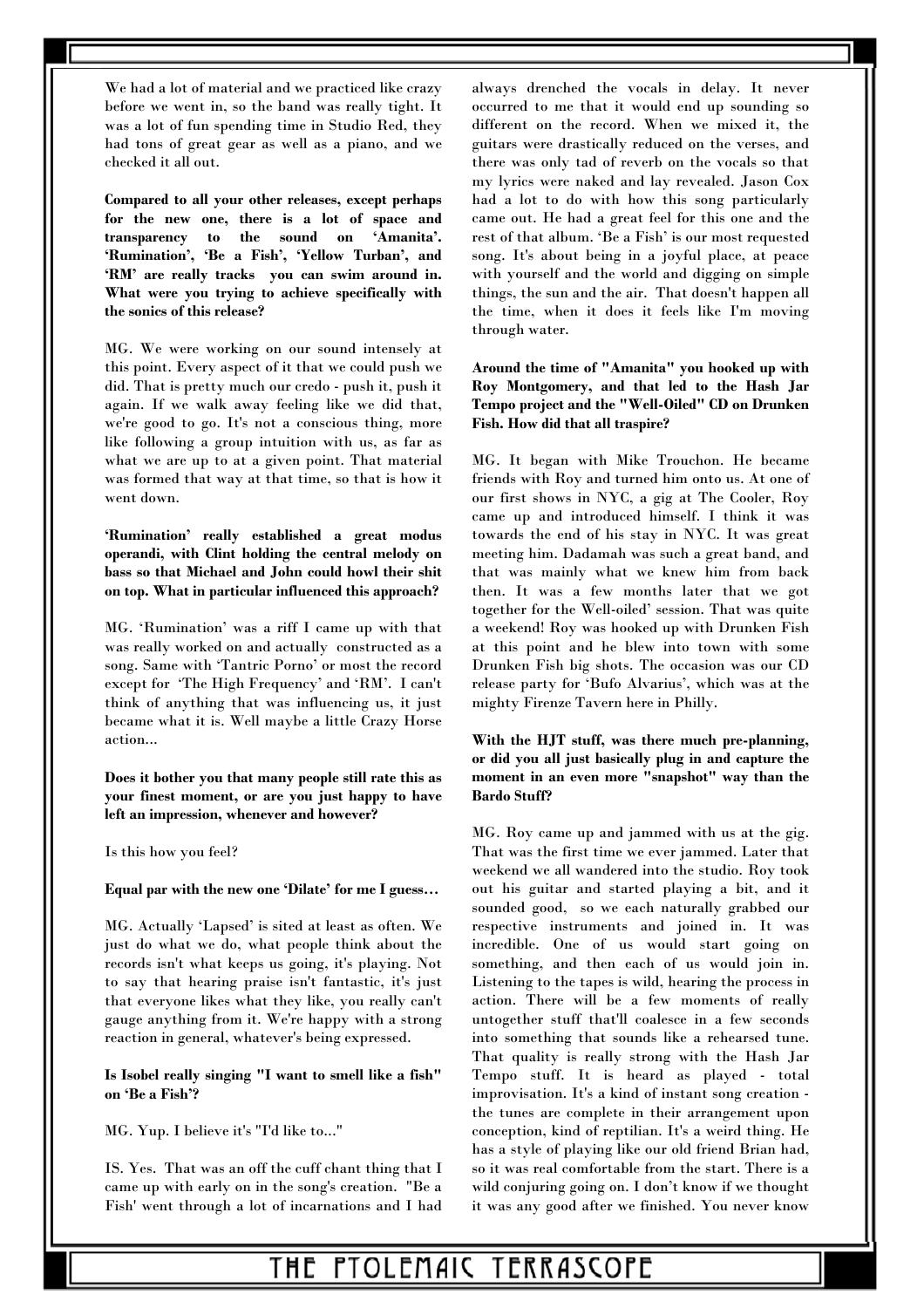what to feel after those things, and are kind of scared to listen back to them because it'll sound bad or worse. Then we listened to the tapes and it sounded cool, so we sent them to Roy and he dug them too.

JG. The sounds were flowing free, we would pick a key and everyone would find a zone and nestle in. Sometimes the first reaction to a sound will come out without you consciously knowing what you're playing. You are in the pocket trying to stay with that purity and let it happen. Those sessions we did just fly with it and to jam with Roy was extraordinary.

**Would you have liked to tour the HJT stuff with Roy? I'd say that would have been wicked to see, but assume it may not have suited the Roy lifestyle!** 

Yeah, that would really be something to do/have done. He has settled down a bit. It's a hard proposition with all the oceans and continents involved between us. We jammed at the second Terrastock, but only briefly. I wish we could hook up more with Roy in general. It's a stone gas!

*It's now 1997 and the band is firmly ensconced on Matador Records, and is benefiting from the label's considerable clout. The years 1997 to 1999 produced two albums from the outer extremities of rock. 'Lapsed' and 'Set and Setting' were bruising, chaotic encounters full of giant, slowly churning acid blues improvisations. They weren't for the faint-hearted, even when compared with the work that gone before them. Any thought that 'Amanita' represented a small step towards the mainstream was scattered like wisps of stellar matter after a supernova. Like a recording of page being torn in half and played back very slowly and at great volume, 'Lapsed' and 'Set and Setting' shred the mind, paving the way for euphoria. In the two-year gap between them, the members of Bardo Pond ruminated, toured occasionally, changed drummers from Joe Culver to Ed Farnsworth, and constructed the Lemur House recording studio, the playpen that would allow them to fulfill their recording ambitions without the time, cost and aesthetic constraints of conventional recording studios. We continue by talking to the band about this period.* 

**PT: Between 'Amanita' and 'Lapsed', was the band's time taken up mainly with touring, or did you stay local to Philly and work on material for 'Lapsed'?**

Michael Gibbons (MG). We toured for a couple months - probably not enough - and then eased into the 'Lapsed' phase of operations.

**The title of 'Lapsed' breaks from the hallucinogenreferencing mould of the Bardo discs up to this point. What did you mean to convey by the title?** 

MG. I was interested in a few different things with that title. It's a loaded word - at first we were going to continue the tradition of the previous LPs, but I was going through the dictionary and the word jumped out. For me there is a sense of "falling" connected with the word. In both the physical/literal connotations of falling, and the more metaphorical context of falling from grace. Sometimes with our music we try to produce mental states of exhilaration that are similar to the sensation of rising and falling. There is also the act of lapsing into a coma or some other kind of unconscious state. Some people have told me that they have sworn off listening to our music while driving because of it's ability to cause them to drift off into unconsciousness. I know it can put me right out. There's also the "lapsed catholic" thing, which could be considered to apply to some of us.

Clint Takeda (CT). Maybe it's because we hadn't been to church in so long, or because I had not opened the Tibetan Book of the Dead in years. Or because we had lapsed into some dream state. Or just because it sounds good coming out your mouth.

### **What did you think of being described as the logical successors to the Jefferson Airplane in this journal's review of 'Lapsed', or should Phil really watch his chemical intake?**

MG. Not sure about Phil's chemical intake, but we definitely weren't disturbed by what he described about Jefferson Airplane and us in that review. It was an honour for us to have him say that. They were a definitive American acid rock band - good company.

CT. It was a first to be connected to that band and a funny thing to read. We didn't mind it at all, and I'm sure Phil has long ago mastered the aesthetics of chemicals.

**'Lapsed' seemed to be the point where you had pushed your instruments so far that they broke up into clouds of abstract stellar matter, back-scatter radio transmissions of pure-fuzz. In fact the record sounds like it was picked up by a radio telescope and recorded onto giant slow-moving reel to reels for later analysis and yet it's inherently melodic. Was this instrumental disintegration the aim?** 

MG. Yes it was. The songs started to become heavier and the sound was really being pushed towards the point that you so aptly describe. It was an intense time. In the months after we settled down from 'Amanita', heavy distortion and density were what we were digging. I remember we really threw a curve ball here in Philly when we started playing that material out. Our friends were into it and that propelled us deeper into our research. In a way, I guess we were reacting to 'Amanita'. I was a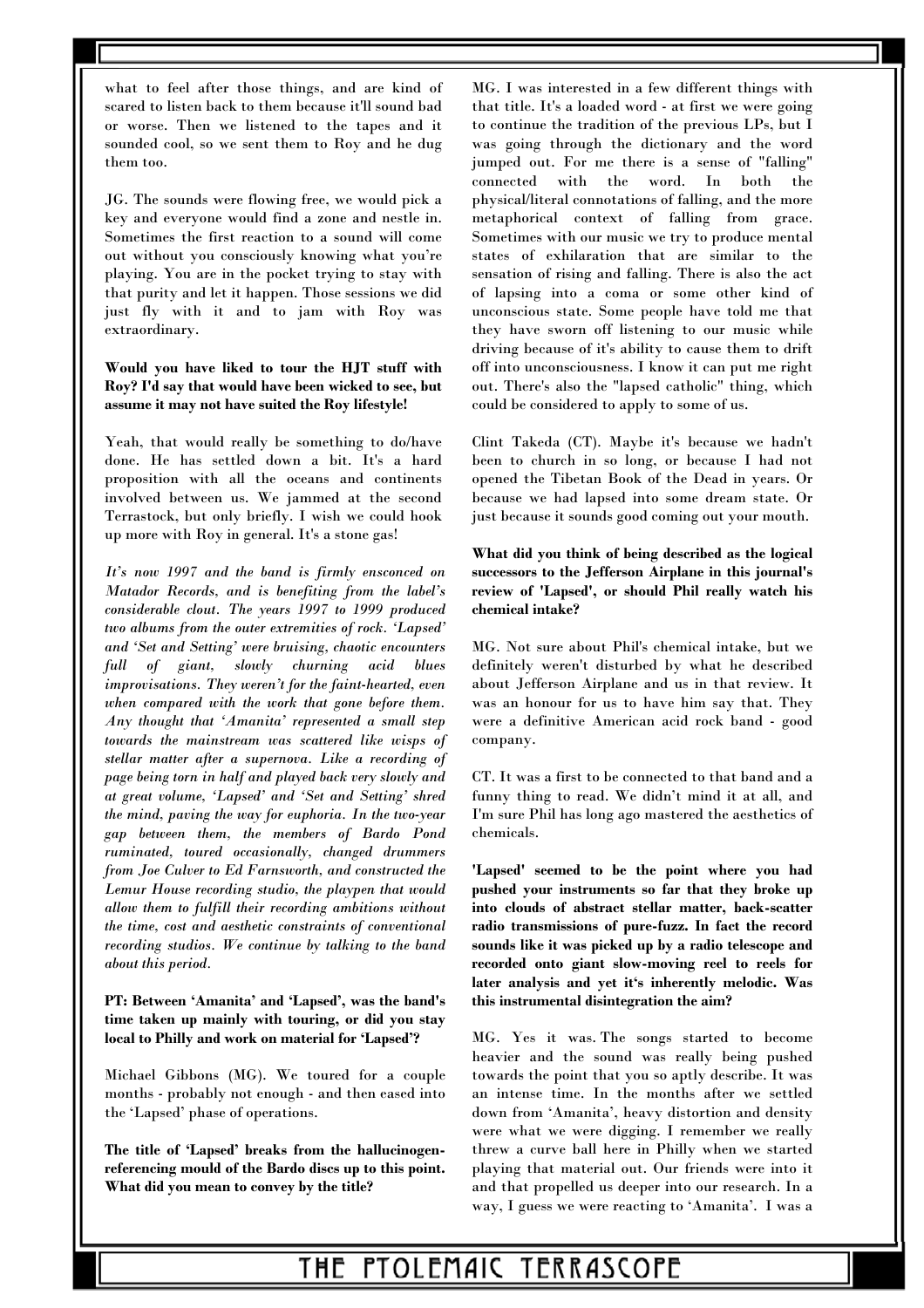little uncomfortable with some of the elements of that record. It seems weird to really acknowledge this now, but some of the more pop aspects of the record wore thin for me right afterward. I felt like we had inadvertently presented ourselves in a "selling out" kind of way with some of that material. Some of the criticism of it I felt reflected this. We hadn't "sold out" and had pursued the work on the album (as with all the others) with our usual devotion to the fucked, yet somehow for me 'Amanita' didn't turn out as sick as I would have liked it to be. We also wanted to make 'Lapsed' a more succinct statement than 'Amanita', which we felt to be a bit of a sprawling effort - we didn't want another double album. These were our goals by the time we began recording 'Lapsed'. So it was great to hear our engineer/producer/ colleague Jason Cox repeatedly tell us how "sick" we sounded during recordings of the basic tracks. 'Lapsed' was recorded at Cycle Sound here in Philadelphia, which was a great setting for the sessions. It is half recording studio and half motorcycle repair shop - perfect for the state of mind were in. The tape machine and the board we used there had a lot to do with the sound. Really good and warm, but with a hard, dirty edge to it. That was a fun time. Jason was once again a integral to that sound and always had a suggestion for ways to make the sound sicker. Actually, there are some radio transmissions on 'Aldrin' that were coming in through John's amp…

CT. I remember a feeling of wanting more - a need for excess – an excess of fuzz, dirt, density, frying, moaning, tongue-speaking, burnt motor oil, white particles, rough mixes, and amnesia. There was a desire for those kinds of things, but maybe not necessarily a direct seeking of them.

#### **Is there a story to that creepy bone-cart on the front cover?**

CT. I used to work a lot at flea markets and swap meets back in California. The one I used sell my goods at was in Victorville, an hour and a half out in the desert from LA. Before I would set up the merchandise I would wander around and occasionally buy interesting stuff that I found. That photo in particular I bought at the Victorville swap meet, with a handful of other equally haunted old photographs. I drove out to that dust devil parking lot for three years, every weekend, found a lot of weird shit out there.

**'Tommy Gun Angel' seems to have become a bit of a classic Bardo track. It is monumental in its extremity but, paradoxically perhaps, still has the groove and accessibility of 70s rock along with its Magellan Cloud storm of drones. Is there a story to that one?** 

MG. The riff for 'Tommy Gun Angel' was discovered at the end of a recording of a different song, by me and our friend Tristin Ford Lowe. As the song that we were listening to trailed off, I had started this heavy strumming chord and was playing the beginnings of something. It was some very dense sonic action. We both were listening and I remember him saying he liked that stuff. I went back later, listened to it and recreated it as best I could, and that became 'Tommy Gun Angel'. It is a live favourite - a real intense tune and I like the simplicity of its form. It's a very emotional type of song, and Isobel's singing is very urgent and powerful. There are many overtones that are created as we play it and a great momentum is gathered.

CT. It's one of those songs we refer to as a "sonic song". We seem to always have one or two around. They don't get names for a while usually. Someone will say "hey, lets play the sonic song". And the answer will be, "the new sonic song, or the old sonic song"? And the answer to that can be "the new, new sonic song, or the way old sonic song". So there is a tradition of that type of tune for us. The name came from an image I thought was funny - an angel floating above the ground a few feet, packing a Tommy gun style machine gun, firing rapid fire into some unseen scenario. All in slow motion, smoke and sparks blazing, obscuring the peaceful smile on the beautiful angels face. I thought the song sounded like that scene.

**Tracks like 'Pick My Brain' and 'Flux' definitely illustrate that this is a more densely packed and claustrophobic work than 'Amanita'. 'Flux' sounds like it was recorded on a planet with twice the gravity of Earth or something. Were you a striving to illustrate a more troubled state of consciousness than you were with 'Amanita'?** 

MG. No, not really. I think we were approaching it with the idea of making it as powerful a listen as we could make it, and something that was not and could not be background music. I'm not exactly sure why, but it was the goal for this album to be kind of severe, not for the faint of heart. At the same time, we were interested in a kind of beauty that can be experienced with listening to something dense and dark. I read an article once about the Japanese band C.C.C.C. where they talked about listeners to their music having endorphins triggered into release by their brains because of the intense experience of listening the music. Endorphins bind with opiate receptors and when released produce a sort of opiate state. A soothing calmness is produced in the listener who can brave the initial dissonance. I think we wanted our listeners to feel this when they listened to 'Lapsed'.

CT. Like I said earlier, I think we really wanted to feel that kind of density. Something with a greater specific density than what the recording medium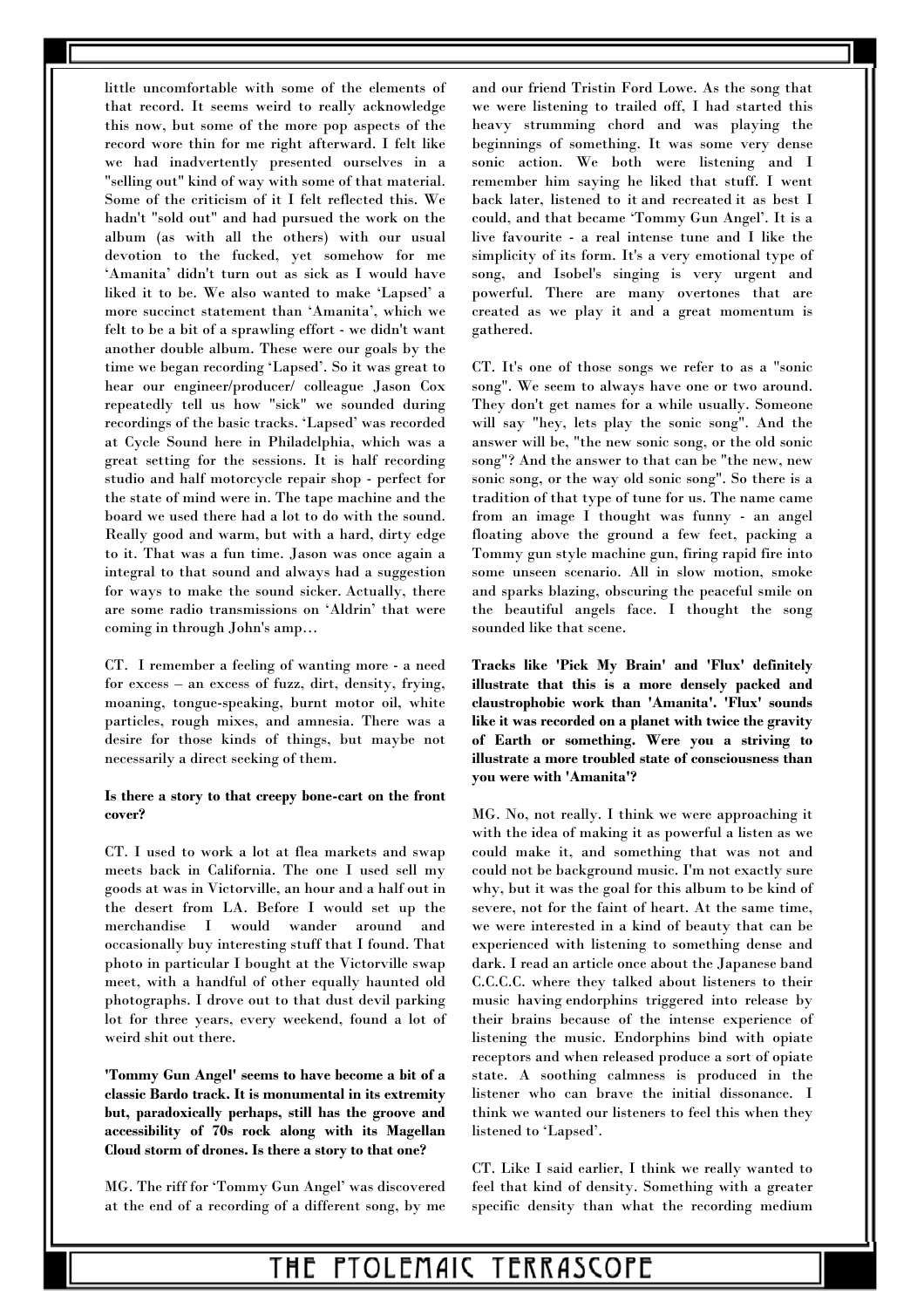was able to handle. And I don't think we were looking for trouble, or a more troubled state. It was just one of those itches you have to scratch. That tune is one of my favourite Bardo things. I get to play high squealing bass feedback while the brothers Gibbons lay down the heaviest slabs of guitar spewage. Good one I think.

### **There was an interval of a couple of years between 'Lapsed' and 'Set and Setting'. What was going on in Camp Bardo at this time?**

MG. That's an interesting question. We sometimes talk about the album's worth of material that somehow never came out after the first year went by and nothing came together. We didn't tour for a while after 'Lapsed' came out, so that set us back. Then we were trying to get a recording situation going here. We were getting familiar with equipment and what-not. People were also moving about. Ed was becoming our drummer yet Joe was still heavily involved. That was a long transition that was strange to go through. These things contributed to the album that never came to be.

CT. Sitting around the pond staring at fish. I really don't remember. More amnesia. We toured a bit. I think half that time we were at the Canadian/US border waiting for US customs to finish searching the van and gutting our gear. Eons it felt like definitely years off our biological life span. By the time they let us out of there it was time to record 'Set and Setting'. Actually I think I was trying to get my sculpture activity back into gear. I also worked for money and watched Saturday morning cartoons.

**Could you talk a little about what different aims (if any) were pursued for 'Set and Setting', or did you see it as very much a sister record to 'Lapsed', despite the gap between the two?** 

CT. Yeah, I definitely think of the two records as connected. The difference is in the method of recording. 'Set and Setting' was the first album recorded at the Lemur House, which would be our home studio in North Philadelphia. Being able to record at home allowed us to record over a period of time without the pressures of paying for that time. There's a more relaxed and looser approach to the tunes as well as a wider array of choices because of the lack of time constraints.

MG. For myself, 'Set and Setting' was a bit different. It was more organic. With the Lemur House recording set-up, it could be pushed much farther. Recording ourselves has always been the centre of what we do. It is the process of jamming, recording, listening, editing, jamming, recording, listening, editing, jamming, recording, that has helped us find whatever there is in our music. So 'Set and Setting' was the first record to truly reflect what is going on inside the Bardo Pond. They are all sisters.

John Gibbons: Usually we were aiming straight into the sky hoping for a busted cloud.

**"Walking Stick Man" is another one of those great tracks that is like a map or statement of intent for the Bardo universe. Can you tell me a little about the how that one was done?** 

CT. I guess we were feeling a lanky blues thing coming on. It brings to mind for me that underlying blues feeling that anchors some of my favorite heavy rock tunes…

MG. Yeah, that track is similar to 'lb' on 'Dilate', but not as old. It went through a few arrangements before we felt cool about it. The parts are minimal, but when we fit them together just right, they get really satisfying to play. The track really benefits from the home taping ethos. We barely had a handle on it when we did the take on the record, and also hadn't jammed in a month before we recorded it. 'Again' was recorded that same jam. So a combination of things made that song. John started playing that riff one day and it really knocked me out. I was like, "perfect man, keep it up...how deelicious".

**One of things I liked about "Set and Setting" was the move to use violin more. This definitely gives an extra dimension to the music on this record to my mind, and almost a Middle Eastern feel in parts. Were you happy with the way that violin worked out on this record?** 

CT. Yes, I think the violin was a great addition for Isobel. It gives her even more territory to roam and opens up wider fields for the rest of us to play in. I remember a real fun show we played with Tony Conrad at the Cooler in NYC. We came on right after him and played 'Amen' for 20 to 30 minutes. It was one of my favourite versions of that tune and I think it had a lot to do with his violin, tuning the stage to this wide-open frequency. Isobel has this great ability to be able to envelope the whole sound of the band with that violin.

MG. Right! John found that fiddle at a local flea market and bought it for Isobel for Xmas. She got ta playin' that thang and it was glorious indeed. She was, and is, a natural. It definitely motivated a tweak East for us, and is really a welcome addition to our drone - like it was always there.

**For some reason, I find this record to be the most soulful of the Bardos. I'm not sure why that is, but it's probably a combination of established and**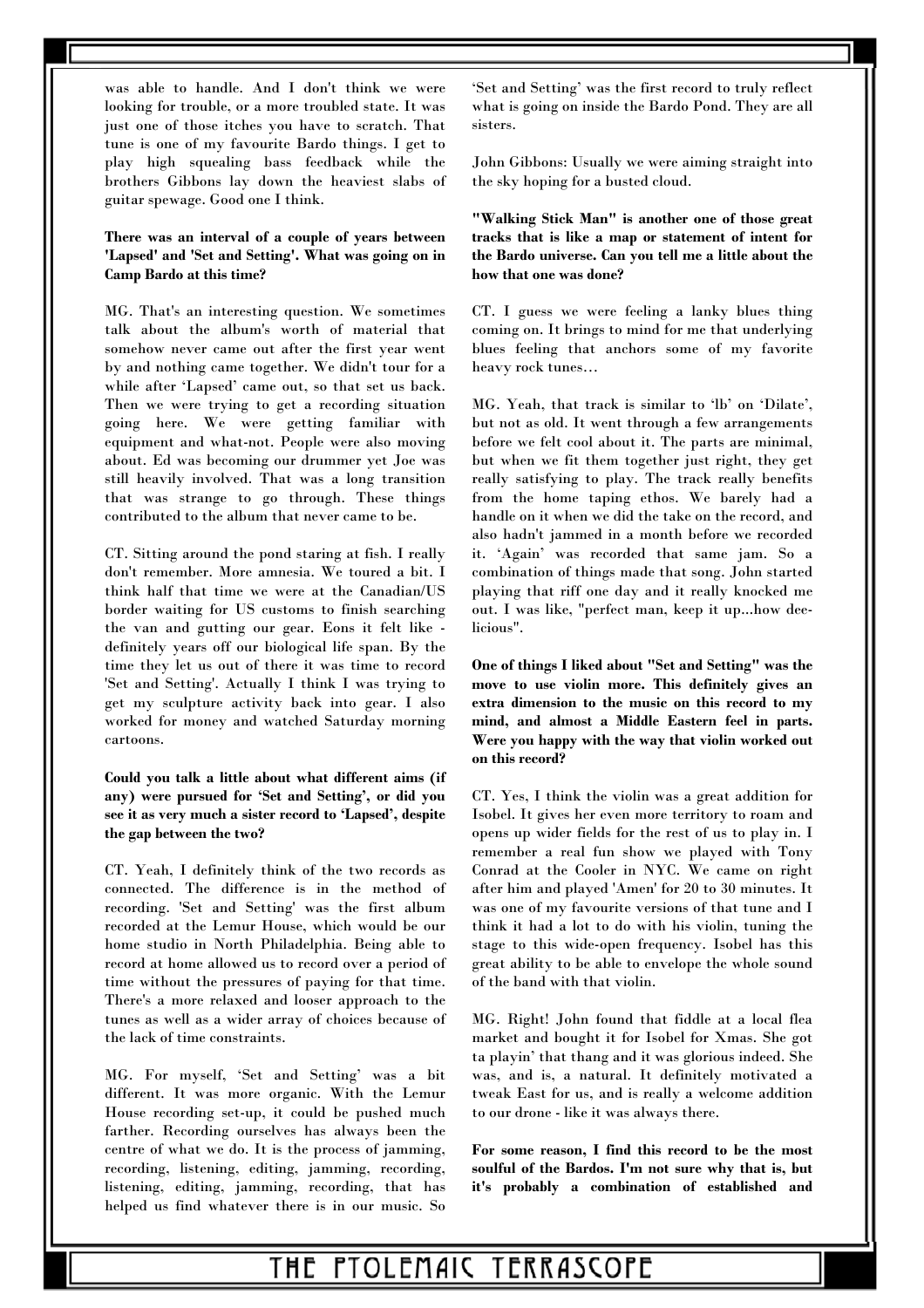**transitory/new style elements like the two drummers, violin/vocal parts.** 

MG. Thanks. The things that wound up on it were the ones that affected us the most during playbacks over a two-year period – a very intense two-year period.

**The new album "Dilate" has some real surprises on it. One thing that struck me was that it contains some of your heaviest stuff on it, right alongside acoustic material. What led to this polarisation (which works so well) and specifically was there any psych-folk stuff you were listening to that inspired the acoustic stuff?** 

CT. The polarisation that you talk of came about in a very natural way. Of course we have our heavy tunes of the moment, and this time we had more than a couple of sweeter tunes. In putting the album together the quieter songs sounded great together at the beginning of the record and so they were arranged that way. Of course the heavier tunes had to go on and they fit real snug at the back end of the album. Yeah, it's actually a heavy-assed album. Fat on the rear end. For this material it all just fit like that. About the psych-folk angle I can't think of anything specific that was heard. Love that Slapp Happy Humphry record. Makoto Kawabata's side projects like 'Floating Flower' and 'Uchu'. Sandy Bull. I've always loved Beefheart's short guitar instrumental things like 'Flavor Bud Living', that one just kills me. I don't know if that's anywhere evident on our album but I can make believe that it is. 'One Rose That I Mean', we love that stuff.

MG. Acoustic guitar is the backbone of Bardo Pond. Three-quarters of our songs begin their trip on it. However, electricity is an intoxicating love. Somehow, the stuff always winds up heading into the fuzz, leaving the acoustic behind, probably because we love that dang Flying Saucer Attack, Dead C, Spacemen 3 and Skullflower kind of stuff so much. On 'Set and Setting' we got into a little acoustic over dubbing and it was fun. We also started to record some acoustic jams, so that led into the beginnings of 'Dilate'. We'd record a lot like that and listen back and pull the band down and listen to just acoustic guitar and voice and we'd dig it. We started to embrace a more studio-oriented representation of the tunes. Six Organs of Admittance is a big favourite around here as are Floating Flower, Fursaxa, Popul Vuh, Sandy Bull, Pelt, Pentangle, Incredible String Band, Ry Cooder and what's his name; Neil something…

**The track 'lb' seems destined for the Bardo honour roll both on the album and in the live setting. I assume it was intended as some kind of climatic moment for the album?** 

MG. As I was explaining earlier, 'lb', like 'Walking Stick Man', is an example of a tune that's been around for a while, gone through a few arrangements and then finally been realized. 'lb' was always a climax through all the changes, it just was more and more purified. Another home taping reward - I just can't say enough about the benefits of the process for us.

CT. That track would be the beginning of the fat ass on this album. It's a tune we've been playing live for a while. One of our show closers where Ed plays as hard as he can and we end whenever Ed can't go on anymore. That tune was inverted at one point having the middle part as the intro and the beginning somewhere else. It's like one of those souped-up engines that you take apart and put back together in a way that allows you to be able to really burn some rubber. On the last part I get to do a bass freak out with my Q-tron screaming and then me and Ed drop into a high speed romp, then the rest of the kids come in freakin'. It's really fun to play. I like watching Ed pound his drum kit till he gets literally blue in the face. That's how I can tell when were going to the end, when his face turns blue.

#### **"Favorite Uncle" is a classic example of the more acoustic side of the album…**

CT. Yeah, that one starts with voice and two acoustic guitars and then it all comes together. I don't even play bass. Well ok, I do, but I just make warbling sounds using a can opener. We were pretty happy with the way that one turned out.

MG. It's also an example of a tune that is the complete opposite of 'lb' and 'Walking Stick Man'. It just grew like a psylicibe after a thunderstorm. One night John and I came up with the basic form. The next practice we started jamming it. Ed jumped in, and Clint grabbed the aforementioned canopener as well as a viola. This is the basic recording that is heard on the record. We dubbed acoustics later, and wound up letting them introduce the song. It starts off really easy instead of a long intense search.

#### **I think "Dilate" is the first Bardo Pond album to have published lyrics. What was the intent there?**

CT. I don't know. Initially the idea didn't make any sense to me. A Bardo Pond album with lyric sheet seemed bizarre. Generally I am anti-lyric sheet on any album, unless it's like Don Van Vliet lyrics or something. From a graphic design point-of-view I think it's hard to make a bunch of lyrics look good. I'd rather see a picture of clouds, or a monkey, or whatever. But after seeing how it was going to look on the inner sleeve of our album, I thought it was cool. Mark-O and Frank at Matador did a great job.